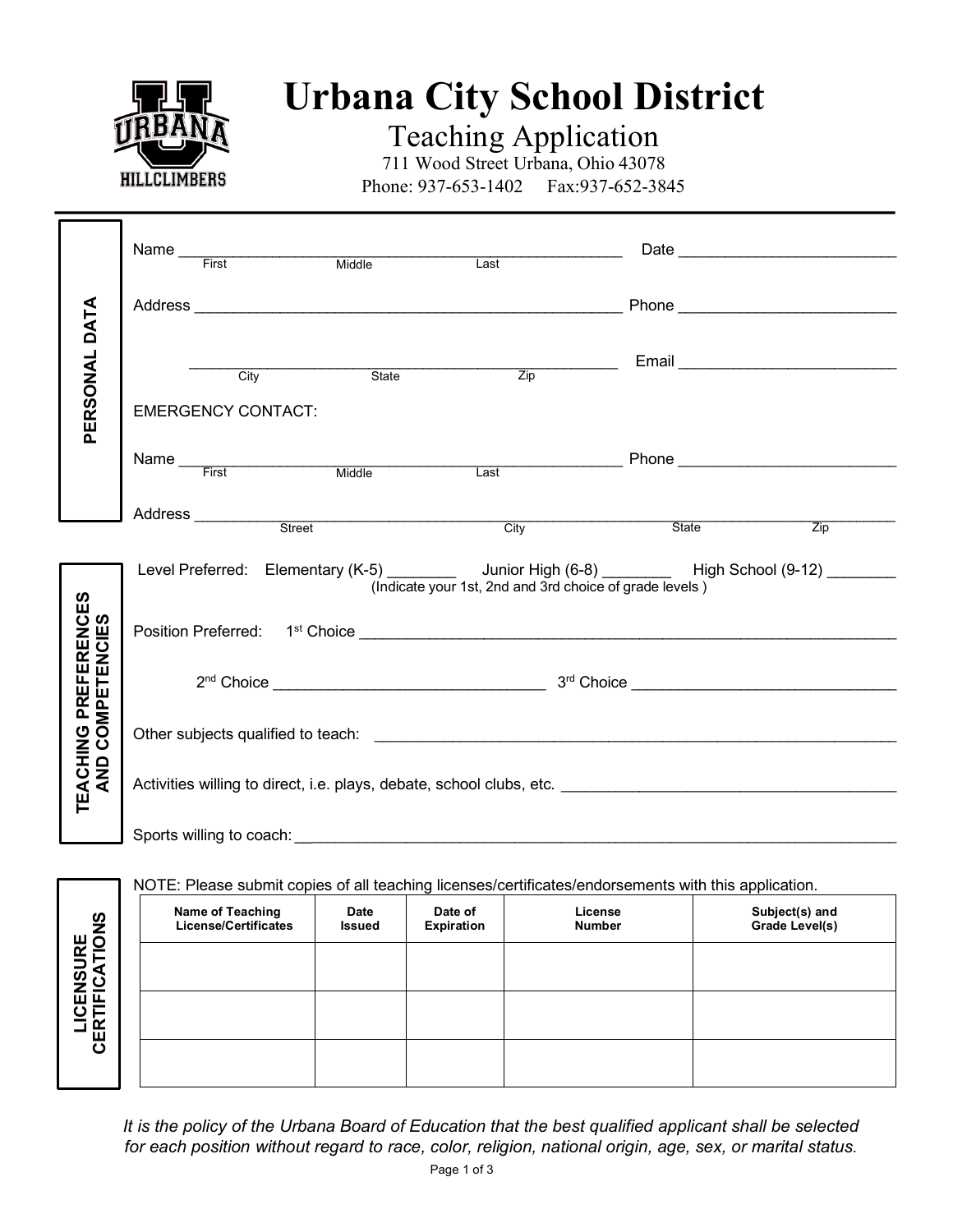**ACADEMIC PREPARATION ACADEMIC PREPARATION**

|                 | <b>Institution Name and Location</b> | <b>Degree Earned</b> | <b>Major/Minor</b> |
|-----------------|--------------------------------------|----------------------|--------------------|
|                 |                                      |                      |                    |
| PREPARATION     |                                      |                      |                    |
|                 |                                      |                      |                    |
| <b>ACADEMIC</b> |                                      |                      |                    |
|                 | Academic Honors                      |                      |                    |

**STUDENT DNIHONG** 

| ENT<br>HING           | <b>Name of School</b> | <b>Subjects Taught</b> | <b>Cooperating Teacher/Phone</b> |
|-----------------------|-----------------------|------------------------|----------------------------------|
| <b>STUD<br/>TEACH</b> |                       |                        |                                  |
|                       |                       |                        |                                  |

|                     | <b>District/Organization</b>                                                                | <b>Number of</b><br><b>Years</b>                                                                                                  | <b>Position Title</b> | <b>Reason for Leaving</b>                                                                          |  |  |  |
|---------------------|---------------------------------------------------------------------------------------------|-----------------------------------------------------------------------------------------------------------------------------------|-----------------------|----------------------------------------------------------------------------------------------------|--|--|--|
|                     |                                                                                             |                                                                                                                                   |                       |                                                                                                    |  |  |  |
|                     |                                                                                             |                                                                                                                                   |                       |                                                                                                    |  |  |  |
|                     |                                                                                             |                                                                                                                                   |                       |                                                                                                    |  |  |  |
|                     |                                                                                             |                                                                                                                                   |                       |                                                                                                    |  |  |  |
| TEACHING EXPERIENCE | YES _______ NO Is permission granted to contact any of the above named persons?             |                                                                                                                                   |                       |                                                                                                    |  |  |  |
|                     | YES _______ NO Presently under contract? If yes, to what district? _____________            |                                                                                                                                   |                       |                                                                                                    |  |  |  |
|                     | YES ______ NO Previously employed under a continuing contract? If yes, date granted _______ |                                                                                                                                   |                       |                                                                                                    |  |  |  |
|                     |                                                                                             |                                                                                                                                   |                       | YES _______ NO Previously interviewed by Urbana City Schools? If yes, date (year) ________________ |  |  |  |
|                     |                                                                                             | YES _______ NO Previously discharged or requested to resign from a teaching position?<br>If yes, provide brief explanation below. |                       |                                                                                                    |  |  |  |
|                     |                                                                                             |                                                                                                                                   |                       |                                                                                                    |  |  |  |